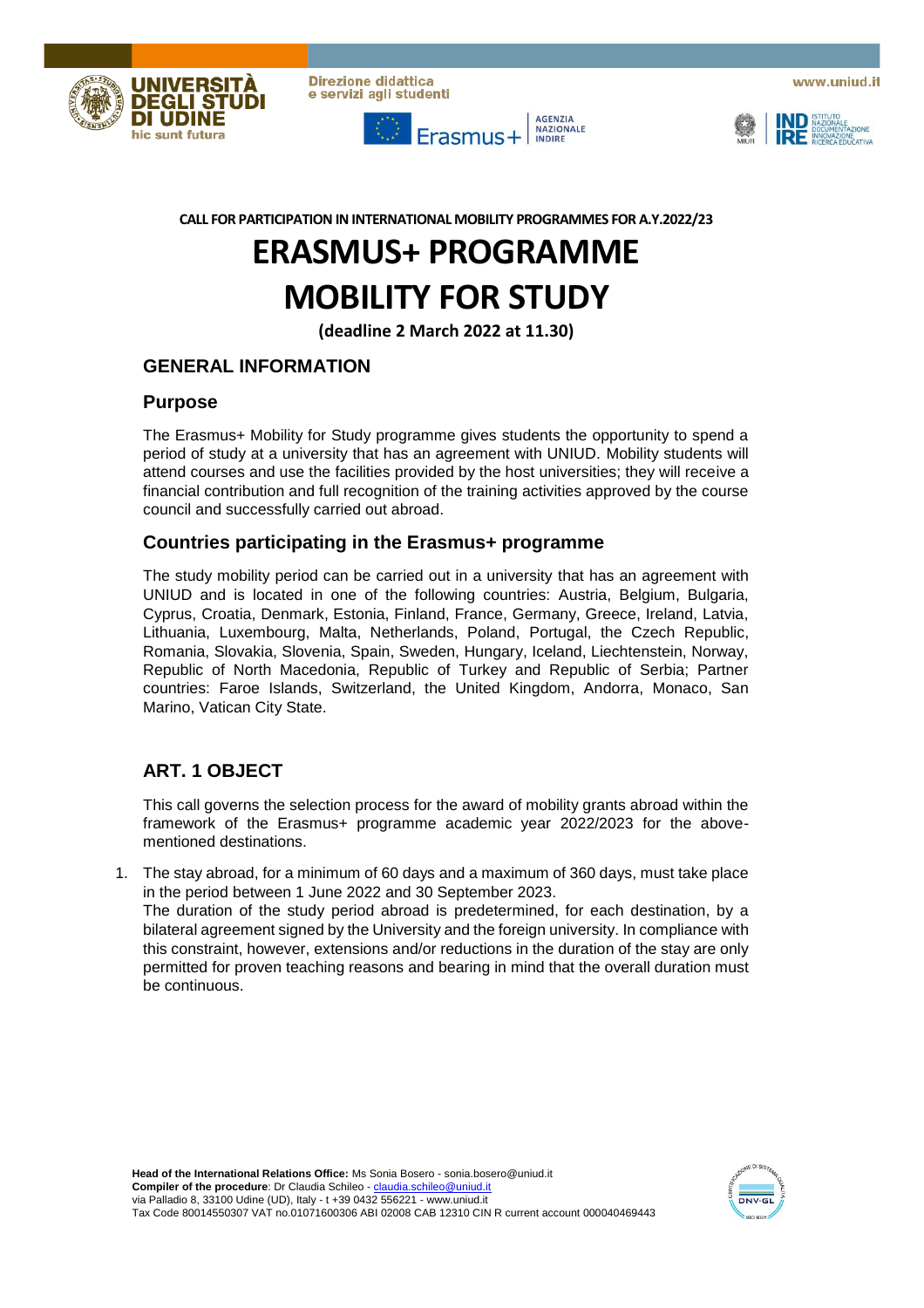Students admitted to the Erasmus+ study mobility programme may:

- attend courses and take the relevant examinations, and possibly
- carry out thesis preparation and research as an activity combined with studying
- undertake the placement as a combined activity with study (the placement must be offered by the partner university and certified in the Transcript of Records).
- 2. For students/doctoral candidates undertaking a mobility period abroad in accordance with this call, the University guarantees the recognition of the educational activities certified by the host university through the Transcript of Records (ToR) and previously authorised in the Learning Agreement for Studies Abroad.

## **ART. 2 REQUIREMENTS FOR ADMISSION TO SELECTION**

The following are eligible for selection

1. students enrolled in the academic year 2021/2022 by the closing date of the call for applications in three-year degree courses, master's degree courses, single-cycle master's degree courses, doctorate courses, the first-level Erasmus Mundus Euroculture Master's degree course provided by the University of Udine, including inter-university courses, on condition that the student's career is based administratively at the University of Udine.

Students enrolled in the first year of a Bachelor or Combined Bachelor and Master of Science course are required to have at least 12 CFUs registered in their career by 31 July 2022, failing which their mobility will be cancelled;

- 2. students enrolled in the last year of a bachelor degree course in the academic year 2021/2022 as undergraduates/graduates in the sessions of the academic year 202/2022 and students enrolled in a bachelor degree course who expect to graduate before the date of departure for the Erasmus stay can make a *future career* application, to carry out the mobility during the first year of the master degree course attaching the relevant study plan. Departure will be subject to regular enrolment for the a.y. 2022/23 master's degree at the University of Udine and can **only** take place **in the second semester;**
- 3. the student must have, in relation to the requested destination, knowledge of the language indicated in Annex 1, in the column "LANGUAGE KNOWLEDGE REQUIRED AND ANY NOTES". Candidates admitted to mobility may be asked to certify their language knowledge when submitting their data to the host university (application). It will then be the responsibility of the candidate to check the deadlines and procedures for submitting this documentation (application). Where not specified, it would be advisable for the student to start with a language knowledge of at least B1 level (to be checked with the host university).
- 4. Candidates who have already carried out an Erasmus+ 2021-2027 mobility (Study, Training or International Credit Mobility) or Erasmus Mundus mobility and who apply to this call for applications for the same study programme are eligible for selection provided that the sum of the months of the mobility period(s) they have used and the one they are applying for does not exceed a total of 12 months. For single-cycle master's degree courses, the maximum limit is 24 months. The months of postgraduate traineeship are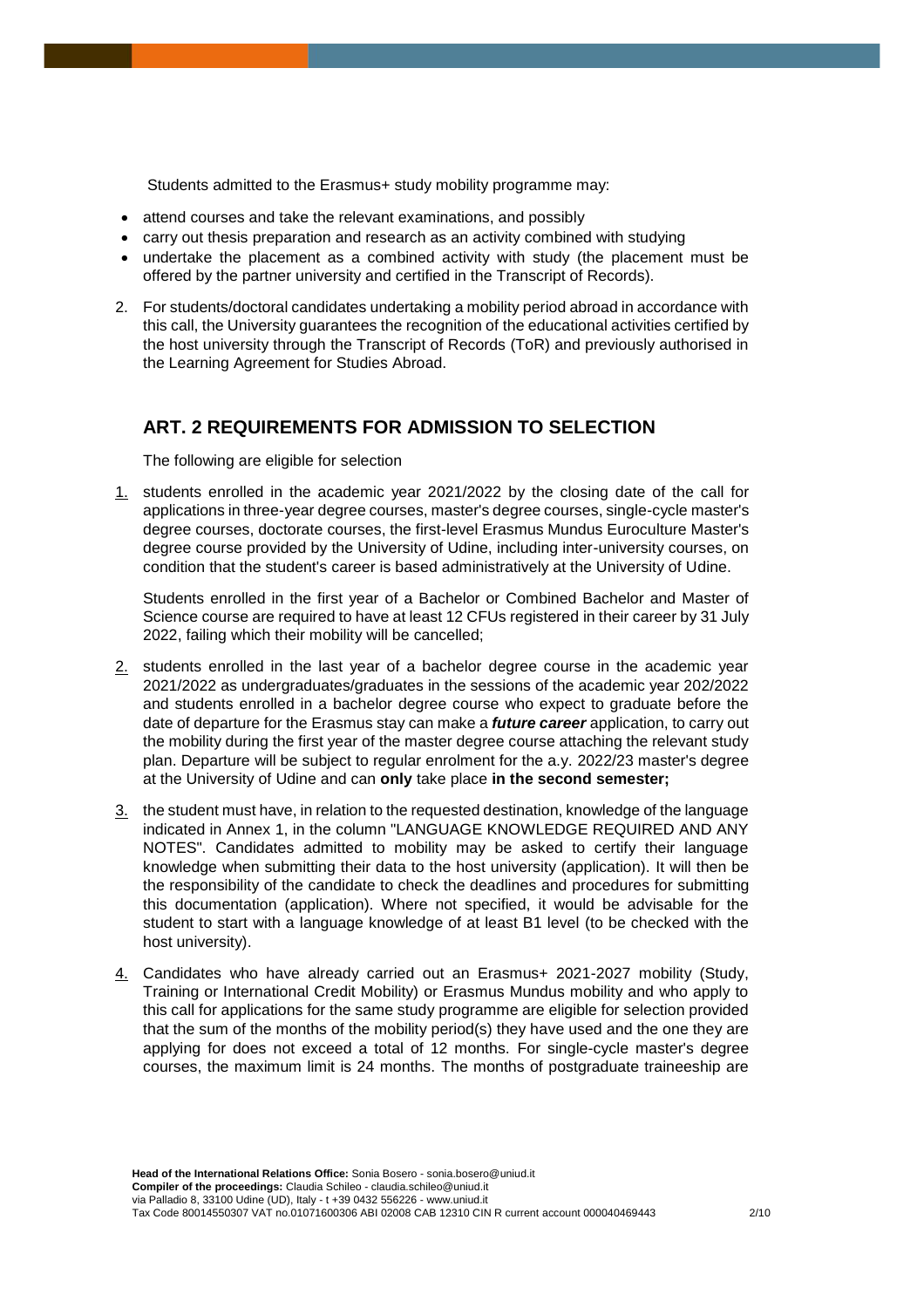counted within the study cycle in which the candidate was enrolled at the time of application;

- 5. Erasmus+ grant holders must not be beneficiaries, for the same period as the mobility envisaged in the present call, of other grants from the European Commission awarded for a period of study/work/research abroad;
- 6. It is not possible to obtain the final qualification before the end of the study period abroad and prior to recognition of the activity carried out during the mobility.

## **ART. 3 PRESENTATION OF THE APPLICATION**

- 1. With the exception of the special cases governed by art. 4 below (which concern students enrolled in international double degree programmes, research doctorates and master's degrees), the application must be submitted exclusively via the specific computer application available at https://uniud.esse3.cineca.it.The application must be completed by 02 March 2022 at 11.30am.
- 2. To apply for the Erasmus+ programme, the student must:
- access Esse3 with their own credentials;
- complete the online application available under the 'MOBILITY NOTICE' menu item;
- attach the required documents;
- ensure a final printout of the application before the deadline. Choosing "FINAL PRINT" confirms closure of the application after which the data can no longer be modified.

Instructions on how to proceed are available at the following link: [https://www.uniud.it/it/didattica/area-servizi-studenti/servizi-studenti/opportunita](https://www.uniud.it/it/didattica/area-servizi-studenti/servizi-studenti/opportunita-allestero-/mobilita-extra-europea/erasmus-studio/informazioni_studenti/bando-erasmus-studio-1/bando-erasmus-mobilita-per-studio)[allestero-/mobilita-extra-europea/erasmus-studio/informazioni\\_studenti/bando-erasmus](https://www.uniud.it/it/didattica/area-servizi-studenti/servizi-studenti/opportunita-allestero-/mobilita-extra-europea/erasmus-studio/informazioni_studenti/bando-erasmus-studio-1/bando-erasmus-mobilita-per-studio)[studio-1/bando-erasmus-mobilita-per-studio](https://www.uniud.it/it/didattica/area-servizi-studenti/servizi-studenti/opportunita-allestero-/mobilita-extra-europea/erasmus-studio/informazioni_studenti/bando-erasmus-studio-1/bando-erasmus-mobilita-per-studio) 

#### **In case of technical difficulties when filling in the online application, please save your entries and submit a ticket in the helpdesk system [https://helpdesk.uniud.it.](https://helpdesk.uniud.it/)**

It is not possible to apply for a competition other than the one comprising the course of study in which the student is enrolled at the time of application as there must be consistency between the course of study followed by the student and the educational options of the foreign institutions chosen in relation to the subject area covered by the agreement.

- 3. A maximum of four destinations may be indicated in the application, specifying the order of preference. For the choice of destination it is advisable to carefully read:
- the agreement (available at https://www.uniud.it/it/didattica/area-servizi-studenti/servizistudenti/opportunita-allestero-/mobilita-extra-europea/erasmus-studio/accordi-bilateralierasmus-mobilita-per-studio-1)
- the websites of the partner institutions, paying particular attention to the educational offer and the language requirements.
- the notes and subject area indicated in the competition next to each foreign venue.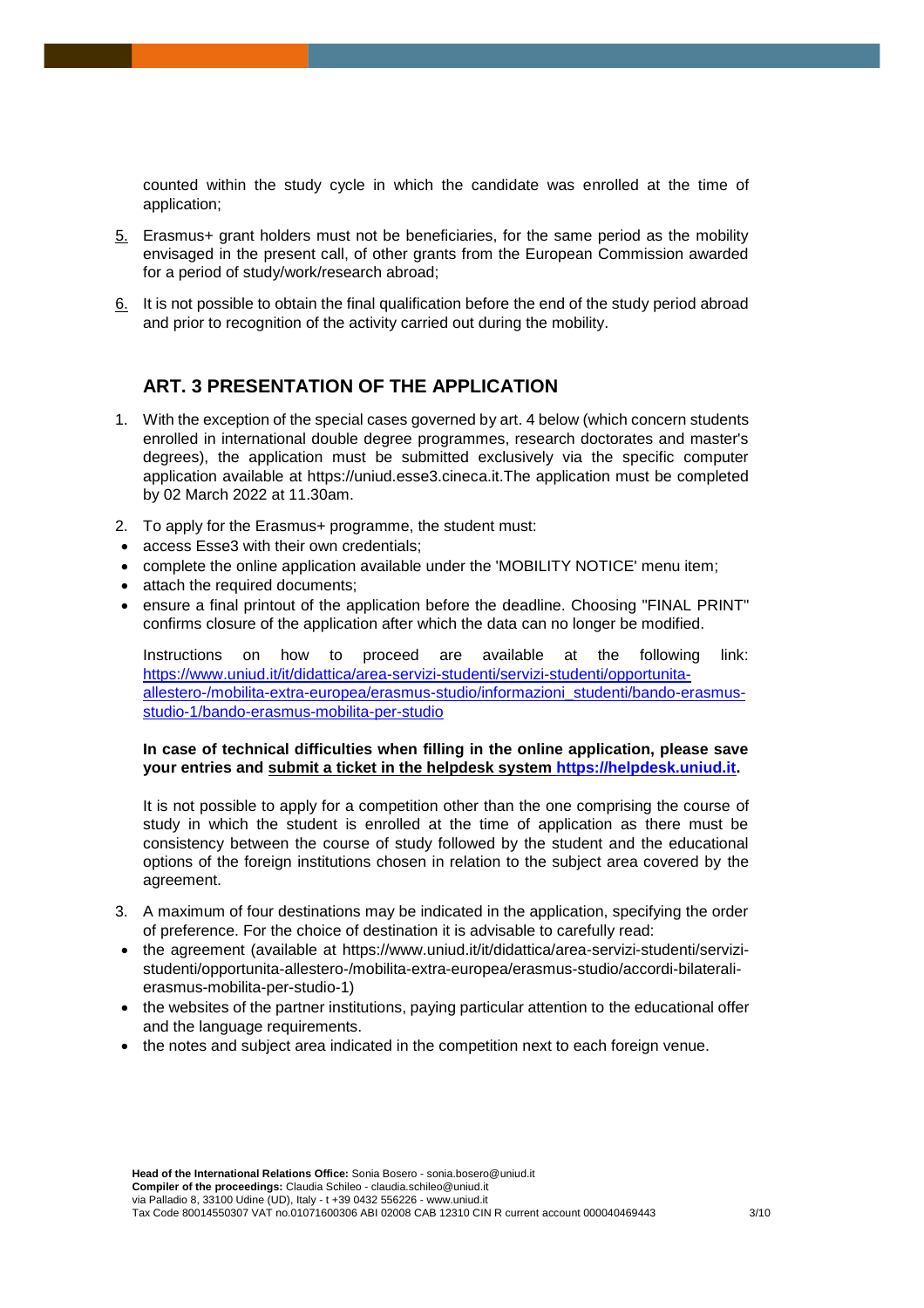ANNEX 2 (study plan) must be attached to the application, in PDF format only, and can be downloaded from the address below: [http://www.uniud.it/it/didattica/area-servizi-studenti/servizi-studenti/opportunita-allestero-](http://www.uniud.it/it/didattica/area-servizi-studenti/servizi-studenti/opportunita-allestero-/studiare-allestero/erasmus-studio/bando-erasmus-studio) [/studiare-allestero/erasmus-studio/bando-erasmus-studio](http://www.uniud.it/it/didattica/area-servizi-studenti/servizi-studenti/opportunita-allestero-/studiare-allestero/erasmus-studio/bando-erasmus-studio) 

- For each destination, in addition to the reasons for your choice, you must indicate the courses you intend to attend at the foreign university and any thesis project you intend to undertake abroad. This study plan (ANNEX 2) is NOT the final training project to be performed during the mobility period, but is intended for the candidate's evaluation. The Study Plan (Learning Agreement) to be carried out during the Erasmus+ mobility will be elaborated by the student only after the final assignment of the foreign institution.
- Students on a Bachelor's degree course applying for a future career must prepare a study plan relating to the teaching activities of their chosen Master's degree course.
- 4. You can also attach to the application, in PDF format, any certificates proving your language skills or self-certificates of language exams taken during your university career.
- 5. Students who are nationals of one of the European countries participating in the Erasmus+ programme cannot choose destinations in their own country of residence.
- 6. If an INTERVIEW with the teacher in charge of the mobility action is required for admission to the selection, the student must attend it by the deadline of the call for applications, in agreement with the teacher, otherwise the application will be rejected. The assessment of the interview will be taken into account for the calculation of the candidate's merit score.

# **ART. 4 SUBMISSION OF THE PAPER APPLICATION**

(for PhD students only)

- 1. PhD students must submit their applications on the appropriate paper form (ANNEX 3), which can be downloaded from the following website [https://www.uniud.it/it/didattica/area-servizi-studenti/servizi-studenti/opportunita](https://www.uniud.it/it/didattica/area-servizi-studenti/servizi-studenti/opportunita-allestero-/mobilita-extra-europea/erasmus-studio/informazioni_studenti/bando-erasmus-studio-1/bando-erasmus-mobilita-per-studio)[allestero-/mobilita-extra-europea/erasmus-studio/informazioni\\_studenti/bando-erasmus](https://www.uniud.it/it/didattica/area-servizi-studenti/servizi-studenti/opportunita-allestero-/mobilita-extra-europea/erasmus-studio/informazioni_studenti/bando-erasmus-studio-1/bando-erasmus-mobilita-per-studio)[studio-1/bando-erasmus-mobilita-per-studio](https://www.uniud.it/it/didattica/area-servizi-studenti/servizi-studenti/opportunita-allestero-/mobilita-extra-europea/erasmus-studio/informazioni_studenti/bando-erasmus-studio-1/bando-erasmus-mobilita-per-studio)  The following documents must be attached to the application
- In addition to the reasons for your choice, you must indicate the courses you plan to attend at the partner university and/or the thesis project you intend to undertake abroad (ANNEX 2);
- any language certificates or self-certifications of language exams taken at the University of Udine, relating to the language of the host country or the vehicular language of study.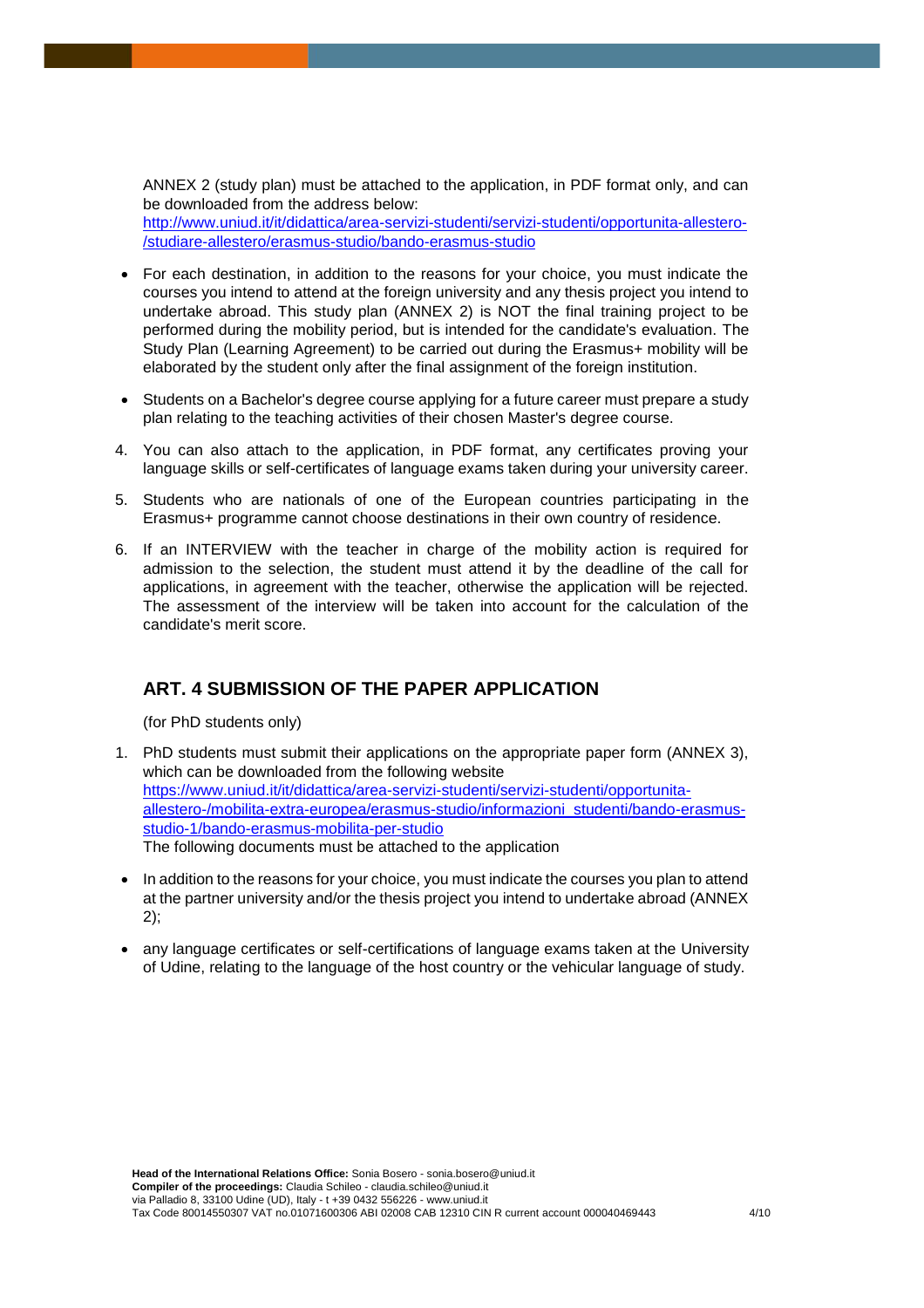# **ART. 5 STUDENTS ENROLLED IN DOUBLE/TWIN DEGREE COURSES (different way and deadline to apply)**

Students enrolled in an **international double degree/joint degree course and in an international Master's degree course** do not have to apply to the call for applications following the procedure and deadline for ordinary students but, as places are reserved for them, they must contact the professor responsible for the double degree and the teaching support office of their department for the assignment of the location and Erasmus Studio mobility.

They will be required to attend, when summoned, the information meetings organised by UNIUD's Mobility and International Relations Office;

## **ART. 6 DEADLINES FOR SUBMITTING APPLICATIONS**

- 1. The online application in ESSE3 must be completed by **02 March 2022 at 11.30 am.** A paper copy must not be delivered to the Mobility and International Relations Office. It will be the responsibility of the candidate to print out and keep a copy of the application for possible future reference.
- 2. The paper application for students enrolled in a PhD programme must be submitted by 02 March 2022 at 11.30 (not postmarked) to the following address: University of Udine - Protocol Office - Via Palladio n.8 - 33100 Udine opening hours: Monday to Friday from 9.00am to 11.30am Please mark on the envelope "ERASMUS+ STUDY2022/2023 APPLICATION, ASTU / MOBILITY OFFICE".

# **ART. 7 SELECTION, EVALUATION CRITERIA AND RANKING LIST**

- 1. Only applications that are complete with all the elements, with reference to ART.3 and ART.4, will be admitted to the selection and assignment of the destination. The ranking score will be calculated as follows:
- **for students enrolled in the academic year 2021/22 in the first year of a Bachelor or Combined Bachelor and Master of Science degree programme:** Baccalaureate grade based on  $30 + 6$ . The points - from 0 to  $30$  - assigned by the exchange teacher are added to these. The assigned mobility scheme can only be confirmed and carried out if the student has 12 CFUs recorded in their booklet by 31 July 2022.
- **for students enrolled in the academic year 2021/22 in the first year of a Master's degree programme:**

bachelor degree grade based on  $30 + 1.5$  (if bachelor degree grade with honours) + [standard number of years of the bachelor degree / (AA attainment LT - AA matriculation + 1)]\*30. To these are added the points - from 0 to 30 - assigned by the teacher responsible for the exchange.

 **for students enrolled in years after the first (N>1) regular (FC=0) or out-of-course FC years:**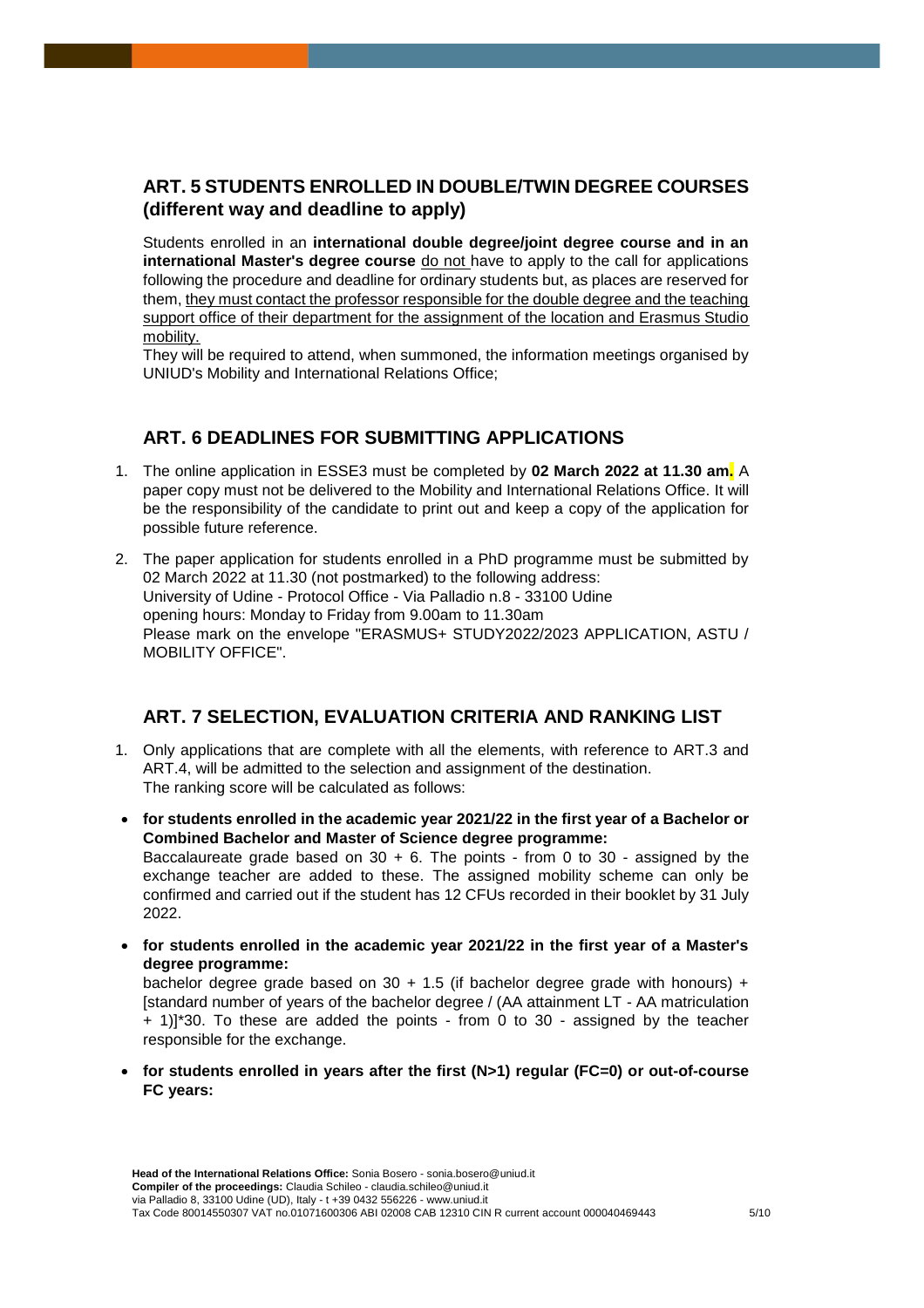(CFU/(N+FC-1)\*60)]\*30 + Weighted average. To these are added the points - from 0 to 30 - awarded by the mobility action teacher.

The weighted average and the CFUs take into account the grades recorded in the booklet on 30 September 2021.

- **for three-year undergraduate students (N=3) in the graduation sessions a.y.2021/22 (last year of enrolment a.y.2021/22) regular (FC=0) or out-of-course FC years:** CFU/(N+FC)\*60)]\*30 + Weighted average. To these are added the points - from 0 to 30 awarded by the mobility action lecturer. The weighted average and the CFUs take into account the grades recorded in the booklet on 30 September 2021.
- 2. **All students** are only eligible for mobility if they are duly enrolled in the a.y. 2022/23 prior to departure for their Erasmus study stay.
- 3. The Erasmus teacher assesses the application by awarding 0 to a maximum of 30 points for
- the activity proposed in the study and/or research project for the thesis to be undertaken abroad;
- the level of language knowledge, if it is certified or self-certified;
- the interview, if requested.

The reporting teacher will award the following marks:

0 points - insufficient 10 points - sufficient 20 points - good 30 points - excellent

The teacher may decide whether or not the candidates are "NOT SUITABLE" for a destination. They will be excluded from the ranking list.

4. For foreign qualifications, if no grade is available, the Grade Point Average, GPA, will be considered.

#### **ART. 8 ASSIGNMENT**

- 1. The student must be enrolled at the a.y 2022/2023 at the University of Udine before leaving for the Erasmus mobility, except for those students who are going to graduate within the extraordinary session of the a.y. 2021/22 (February, March, April 2023).
- 2. The assignment of the destination (from those indicated in the student's application) is carried out at the level of the individual competition, according to the position in the ranking, the order of preference and the number of places available for the specific destination. In the event of a tie with other candidates, priority will be given to the oldest student.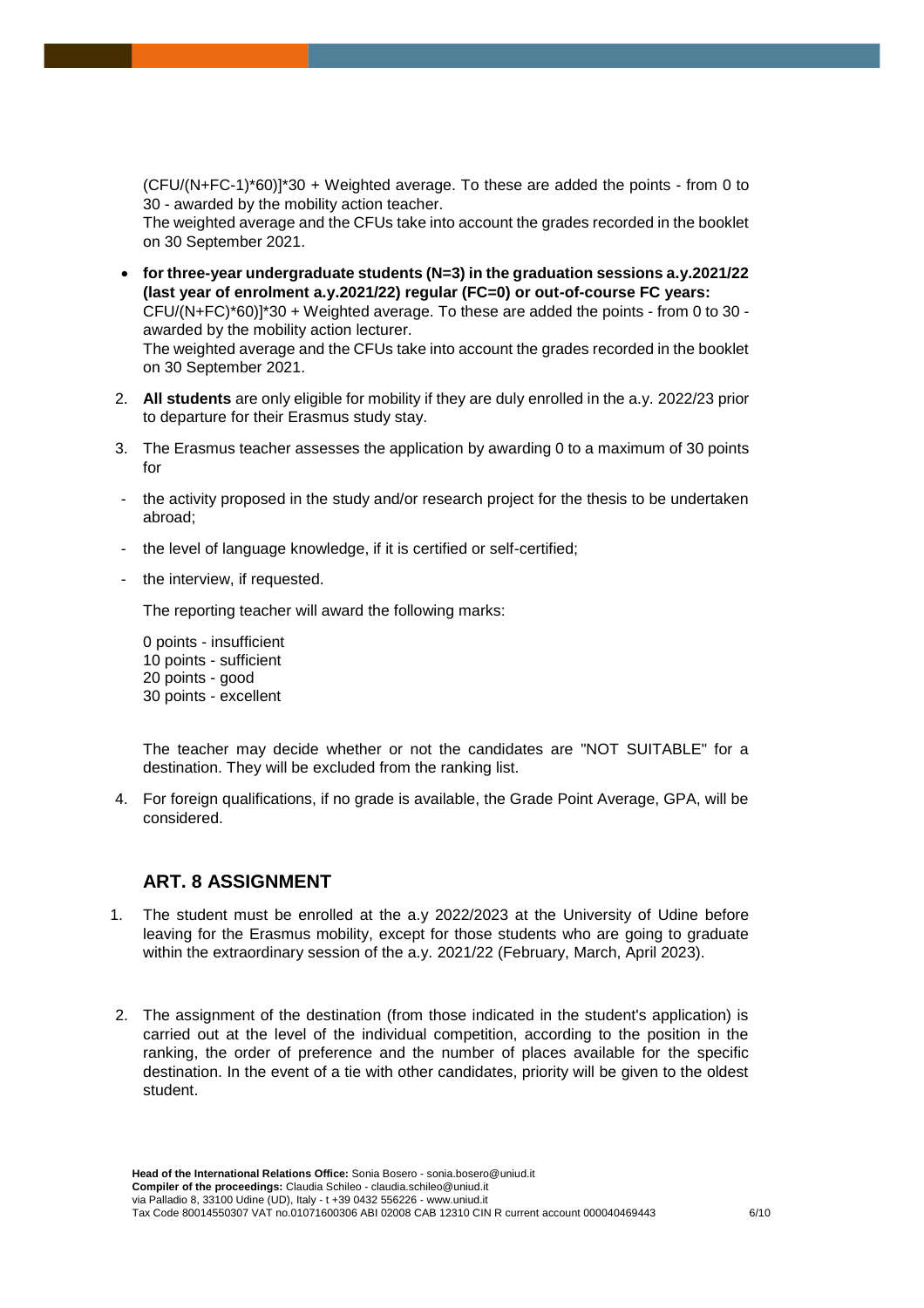- 3. In the event of withdrawal of the assigned student, the destination made available will be assigned to the students eligible for that destination according to the order of the ranking list.
- 4. The rankings of the selected students and of the destinations assigned to them, together with the calendar of information meetings in which Erasmus mobility students are required to participate, will be published **by March 2022** exclusively online. Publication on the official University noticeboard (online) is an official communication to those concerned (accessed from the home page of the University website). There will be no individual communications.
- 5. The actual departure of the winners is always subject to acceptance by the host university and there is no provision for relocation by the University of Udine in the event of refusal.

# **ART. 9 FUNDING OF MOBILITY: MOBILITY WITH FINANCIAL ASSISTANCE**

1. The total number of months of mobility that can be financed is 2000 for international pathways, double degrees and master's degrees according to Article 2. The months will be distributed in percentages to the individual competitions according to the mobility data of the last two years.

For the purposes of the assignment of the financial contribution for mobility, the rankings of each competition will therefore be scrolled until the number of eligible months assigned to it is exhausted. Students who are not in a position to receive a financial contribution but who are assigned mobility will enjoy the status of Erasmus+ student described in ART.11 paragraph 2 and, in order of ranking, may take over the funded mobility if there are any withdrawals.

- 2. Please note that in case of insufficient allocation to the University of European Community funds and national funds, the contribution will be allocated for a maximum stay of **6 months per student.** Any months of Erasmus+ stay in excess of six months will not be financed, but the student will in any case be granted Erasmus status, as well as the teaching activity carried out during the entire study period and included in the *Learning Agreement.*
- 3. **European Community/European financial contribution.** According to the provisions of the European Commission and of the National Agency INDIRE, the monthly amount of the grant is differentiated according to the country of destination, as follows, and is defined on the basis of the period of stay abroad calculated in terms of actual days (except as indicated in paragraph 3 of ART.10);

| <b>COUNTRY OF DESTINATION</b><br>(defined by the European Commission as having a high<br>cost of living) | <b>MONTHLY</b><br><b>AMOUNT OF</b><br><b>EUROPEAN</b><br><b>FUNDS</b> |
|----------------------------------------------------------------------------------------------------------|-----------------------------------------------------------------------|
| Denmark, Finland, Ireland, Iceland, Lichtenstein,<br>Luxembourg, Norway, Sweden, Switzerland, the United | 350,00<br>€/month (30                                                 |
| Kingdom                                                                                                  | $\frac{days}{ }$                                                      |

**Head of the International Relations Office:** Sonia Bosero - sonia.bosero@uniud.it **Compiler of the proceedings:** Claudia Schileo - claudia.schileo@uniud.it via Palladio 8, 33100 Udine (UD), Italy - t +39 0432 556226 - www.uniud.it Tax Code 80014550307 VAT no.01071600306 ABI 02008 CAB 12310 CIN R current account 000040469443 7/10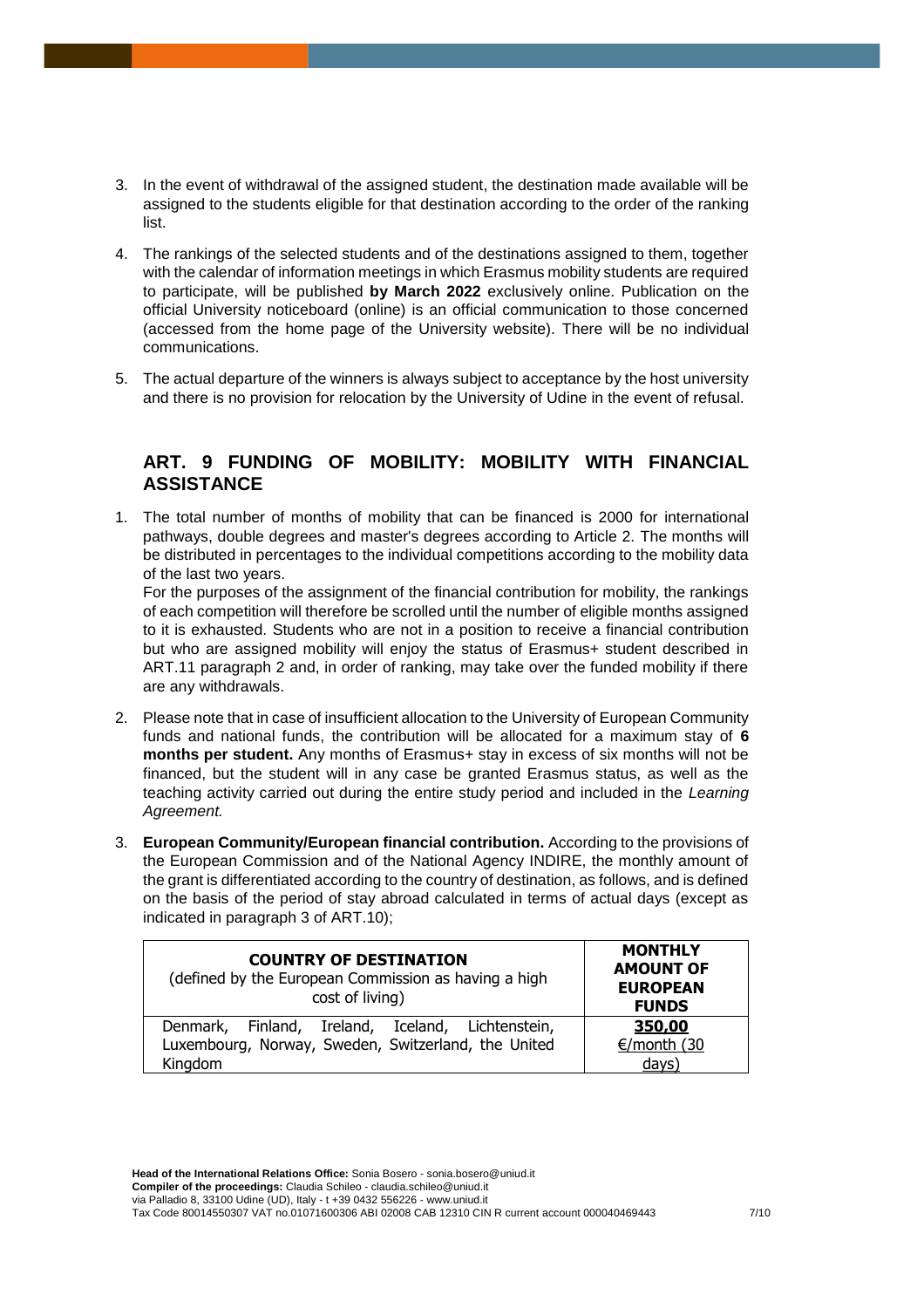| Austria, Belgium, Cyprus, France, Germany,<br>Greece, Malta, Netherlands, Spain, Portugal                                                              | 300,00<br>€/month(30)<br>days) |
|--------------------------------------------------------------------------------------------------------------------------------------------------------|--------------------------------|
| Bulgaria, Croatia, Estonia, Latvia, Lithuania, North<br>Macedonia, Poland, Romania, Serbia, Slovakia,<br>Slovenia, the Czech Republic, Turkey, Hungary | 250,00<br>€/month (30<br>days) |

In addition to the Erasmus+ contribution, there are:

- **TOP UP ERASMUS amounting to €** 250.00 per month for students with **socioeconomically disadvantaged status (ISEE 2022 up to € 23,000.00);**
- **Additional MUR financial contribution for disadvantaged socio-economic status**  according to the income bracket resulting from the ISEE 2022 declaration which will be sent to the international relations office by the winning students only.

| <b>ISEE/INCOME BRACKETS</b>   | <b>ERASMUS+ GRANT</b><br><b>INTEGRATION</b>     |
|-------------------------------|-------------------------------------------------|
| ISEE $\leq$ 13,000            | € 400/month (30 days)                           |
| $13,000 <$ ISEE $\leq 21,000$ | $\in$ 400/month (30 days)                       |
| $21,000 <$ ISEE $\leq 26,000$ | $\in$ 300/month (30 days)                       |
| $26,000 <$ ISEE $\leq 30,000$ | $\in$ 250/month (30 days)                       |
| $30,000 <$ ISEE $\leq 40,000$ | no more than € 200/month<br>(30 days)           |
| $40,000 <$ ISEE $\leq 50,000$ | no more than € 150/month<br>$(30 \text{ days})$ |
| ISEE > 50,000                 | € 0                                             |

If there is a surplus of MUR funds, the amount can be redistributed to supplement the amounts listed in this table;

- 4. Students with disabilities can obtain additional financial support. Further information is available a[t: https://www.uniud.it/it/didattica/area-servizi-studenti/servizi](file:///C:/Users/claudia.schileo/AppData/Local/Microsoft/Windows/INetCache/Content.Outlook/DU9EXSFG/:%20https:/www.uniud.it/it/didattica/area-servizi-studenti/servizi-studenti/opportunita-allestero-/mobilita-extra-europea/erasmus-studio/informazioni_studenti/erasmus-studio#section-3)[studenti/opportunita-allestero-/mobilita-extra-europea/erasmus](file:///C:/Users/claudia.schileo/AppData/Local/Microsoft/Windows/INetCache/Content.Outlook/DU9EXSFG/:%20https:/www.uniud.it/it/didattica/area-servizi-studenti/servizi-studenti/opportunita-allestero-/mobilita-extra-europea/erasmus-studio/informazioni_studenti/erasmus-studio#section-3)[studio/informazioni\\_studenti/erasmus-studio#section-3](file:///C:/Users/claudia.schileo/AppData/Local/Microsoft/Windows/INetCache/Content.Outlook/DU9EXSFG/:%20https:/www.uniud.it/it/didattica/area-servizi-studenti/servizi-studenti/opportunita-allestero-/mobilita-extra-europea/erasmus-studio/informazioni_studenti/erasmus-studio#section-3) To access these services you will need to contact the Disability and DSA Office.
- 5. Additional contributions may be obtained by beneficiary students from the Regional Agency for the Right to Higher Studies (ARDISS), which publishes a call for applications every year for additional financial contributions to mobile students. For information please contact Agenzia Regionale per il Diritto agli Studi Superiori - ARDISS - Viale Ungheria 39/b, Udine, tel. 0432-245772, http://www.ardiss.fvg.it/, [info.udine@ardiss.fvg.it](mailto:info.udine@ardiss.fvg.it)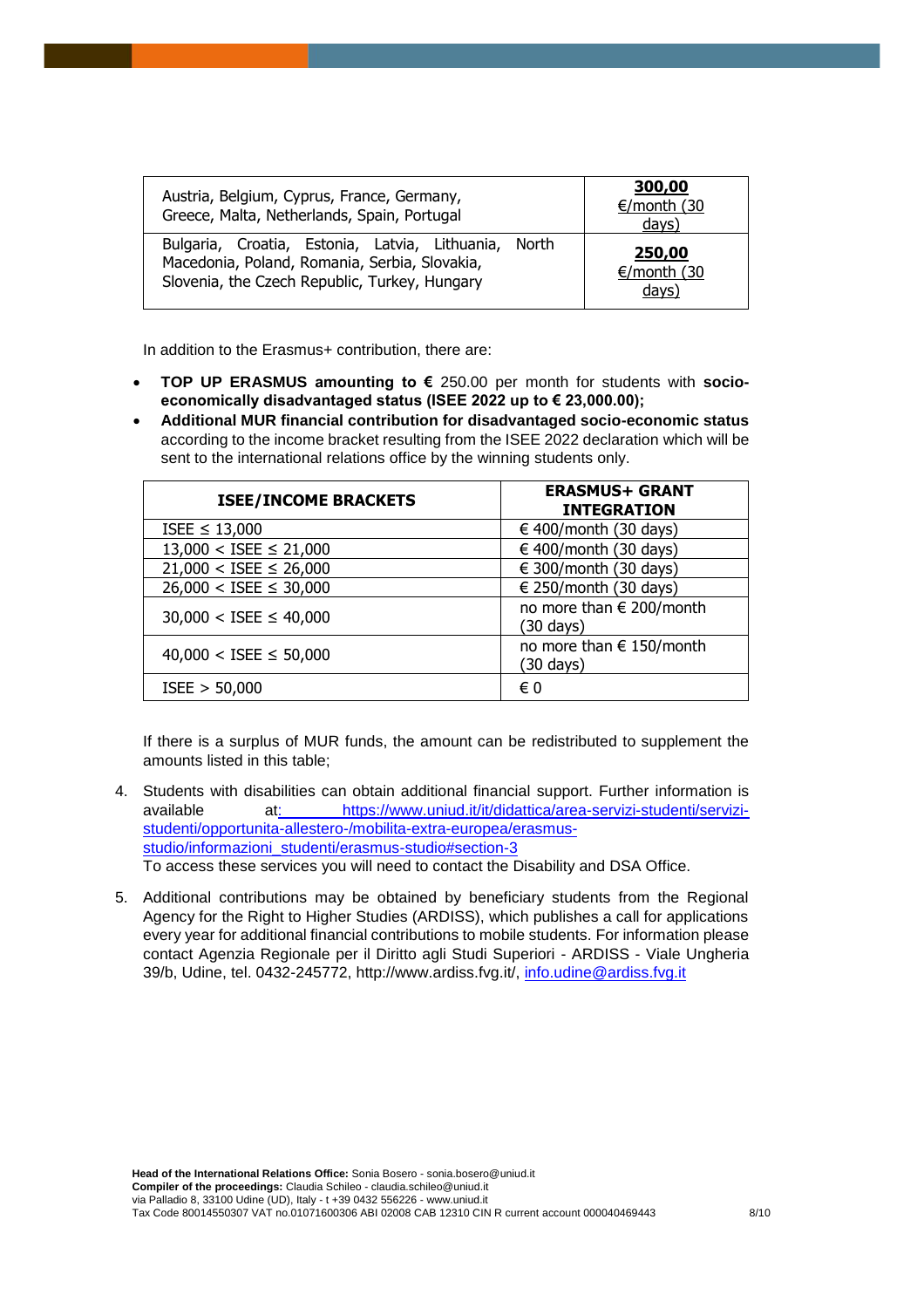# **ART. 10 SCHOLARSHIP PAYMENT**

- 1. The grant will be awarded as follows:
- 80% of the amount due after departure for the foreign country and after sending the certificate of arrival to the University of Udine;
- the balance of the remaining 20% upon return from mobility and upon presentation of the required documentation.
- 2. In the event of cancellation or interruption of the stay abroad within the first 2 months (except in cases of force majeure), the Erasmus student will be required to repay the amount received.
- 3. No additional financial contribution is guaranteed for any months of extension formally requested by the student in relation to the duration of the Erasmus stay defined in the Financial Agreement before departure.
- 4. The financial contributions received will need to be refunded if a minimum number of credits is not acquired in relation to the mobility period as indicated in the UNIUD mobility guidelines, i.e.:

| n. DAYS    | n. MINIMUM ECTS |
|------------|-----------------|
| Up to $90$ |                 |
| Over 90    |                 |

#### **ART. 11 ERASMUS MOBILITY WITHOUT FINANCIAL SUPPORT**

- 1. All Erasmus+ mobility students without a financial contribution will enjoy Erasmus+ student status:
- exemption from the payment of enrolment fees at the host university in exchange for the regular payment of university fees at the university of origin, i.e. the University of Udine, for the a.y.2022/2023;
- use of the facilities available at the host university.
- Recognition of teaching/training activities carried out as part of Erasmus and included in the Learning Agreement.

# **ART. 12 PERSON IN CHARGE OF THE PROCEDURE**

In accordance with article 4 of Law 241 of 7 August 1990 "New rules on administrative procedures and the right of access to administrative documents", the person in charge of the procedure is Dr Manuela Croatto, head of the Student Services Area of the University of Udine. Candidates are entitled to exercise their right of access to the documents relating to the competition procedure in accordance with the procedures laid down in articles 1 and 2 of Italian Presidential Decree no. 352 of 23 June 1992 (Regulations governing the procedures for exercising and cases of exclusion of the right of access to administrative documents, implementing article 24, paragraph 2, of Law no.241/90, containing new rules on administrative procedures and the right of access to administrative documents) and subsequent amendments and additions. The request